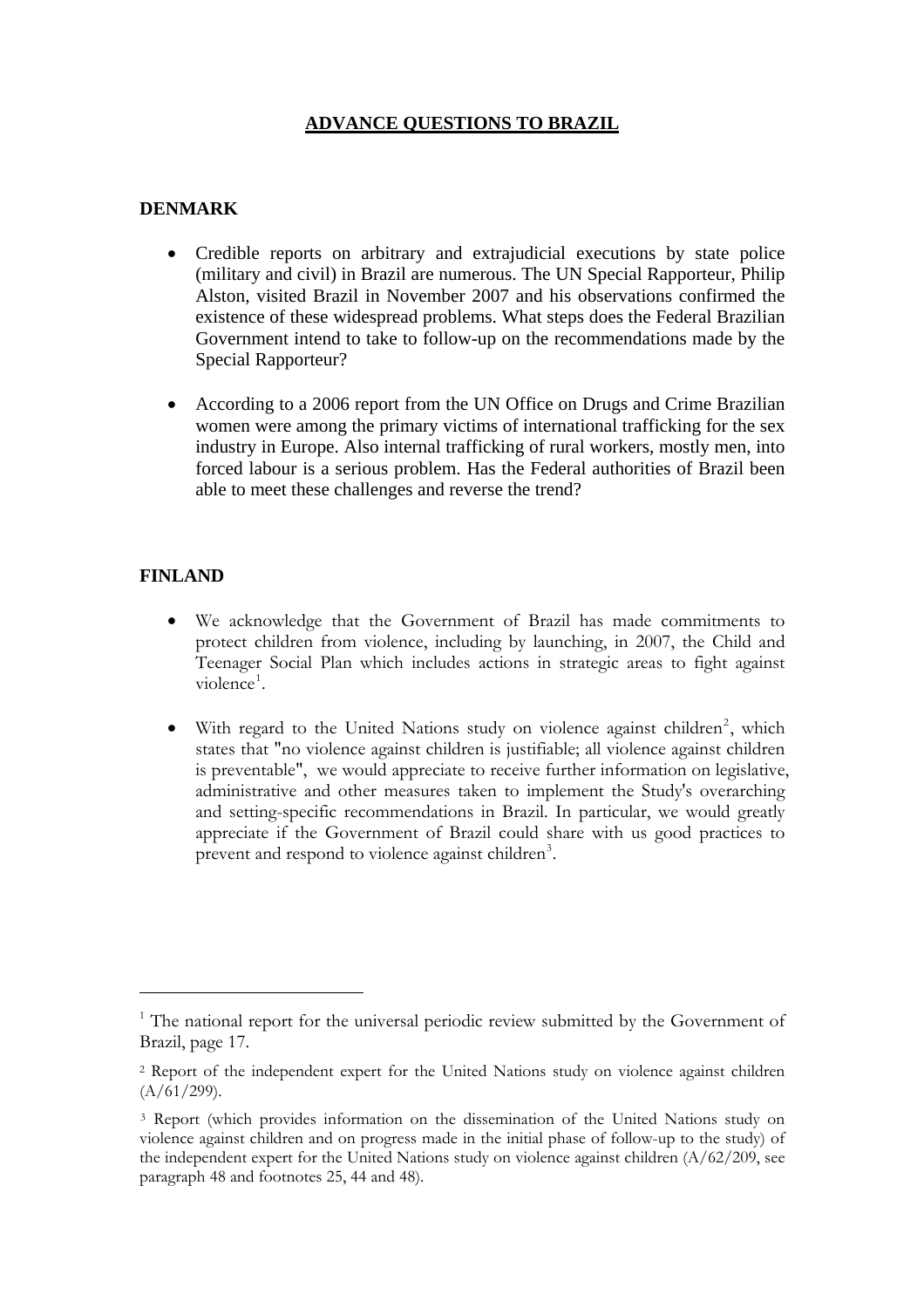## **GERMANY**

- Considering that prison conditions in Brazil are highly precarious (overcrowding, violence, lack of facilities for young detainees and females, lack of administrative control over prisons) and taking into account the efforts already made by the Brazilian government in order to bring about a change, we ask the GoB what further measures it envisages in order to accelerate the improvement of the situation.
- What are the measures envisaged by the GoB in order to rapidly improve the living conditions in re-educational facilities for young people (which are extremely poor due to overcrowding and lack of hygiene as, for example, in the Espaco Recomeco (Erec) in Pará)?
- What does the federal government intend to do in order to bring about a change in the strategy and culture of violence of police officers at regional states level? Does the GoB intend to implement the latest recommendations of the UN-Special Rapporteur on extrajudicial executions in order to initiate a profound reform of the penal judiciary system?
- Considering that the law of 2004 which allows for human rights violations committed at regional state level to be prosecuted by the federal justice has not been properly applied, what does the GoB intend to do in order to encourage the judiciary at state and local level to end impunity for human rights violations?

### **IRELAND**

- What measures have been taken to ensure full enjoyment of the freedoms of expression, assembly and association, with particular regard to the right to protest?
- What measures have been taken to promote the role of human rights defenders, through education and inclusion in decision-making, in particular amongst national authorities, law enforcement officials and security officers?
- What measures have been put in place to support the work of human rights defenders?

# **ITALY**

• Could you provide more information on the programmes currently in place in Brazil, at all administrative levels, concerning education and training in the field of human rights?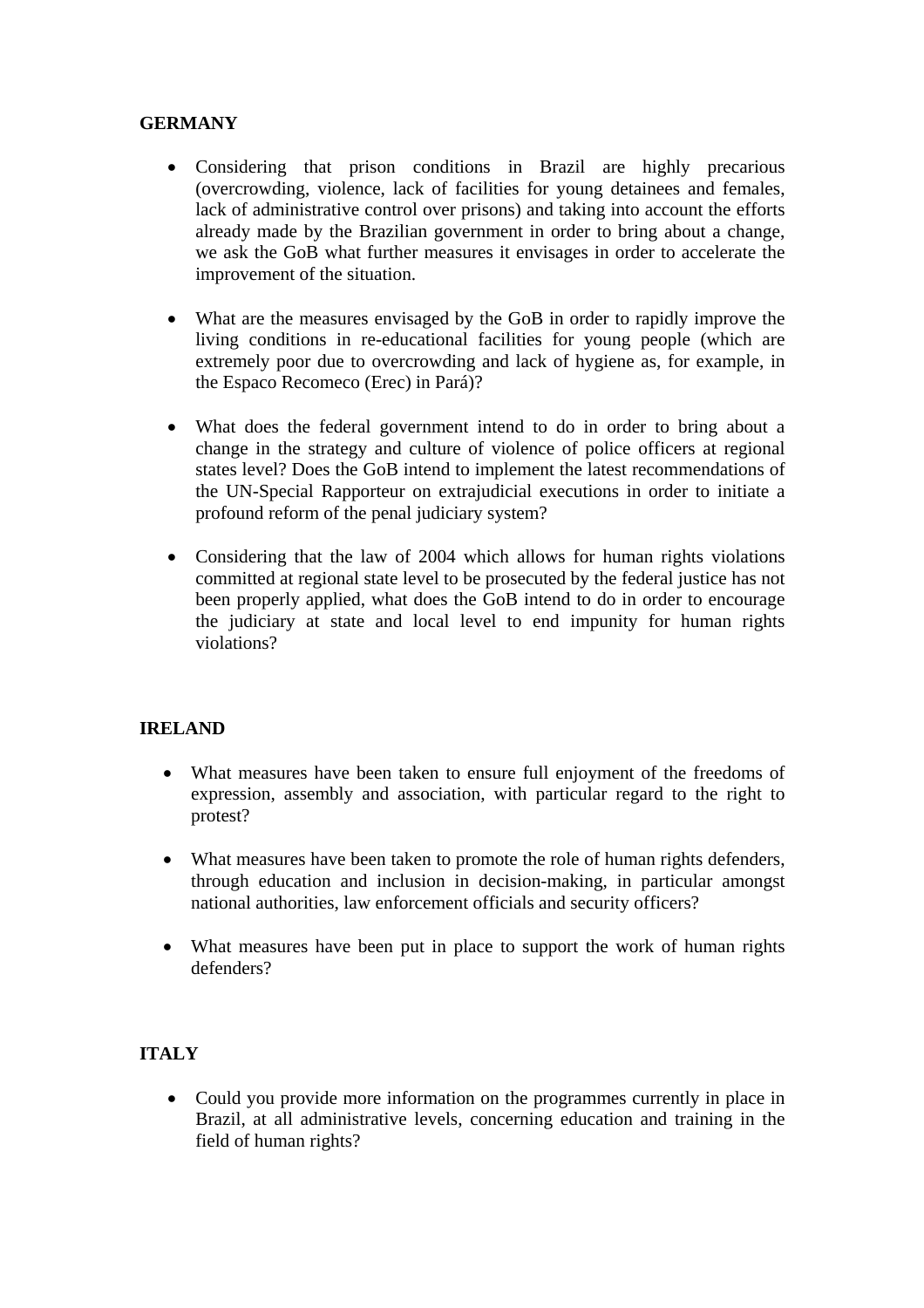• Brazil has adopted significant provisions aimed at protecting and promoting children's and adolescents' rights and addressing the most serious abuses preventing their effective implementation. How do Brazilian authorities assess the results obtained so far and what are the government's expectations for the near future?

## **NETHERLANDS**

- The constitution has been changed on 1 January 2005 to take legal action against serious cases of human rights violations. Has this change in the constitution been translated into national law yet? Could you also elaborate on the progress made within national legislation to enable federal prosecution of serious human rights violations?
- Could you share your views on how Brazil will pursue its policy of preventing and prosecuting torture cases and extra-judicial killings?
- In the national report cases are mentioned where young female detainees were placed in prison cells with adults who have committed serious crimes. Has there been any legal action against those responsible for this kind of acts?
- It is stated that the gross attendance rate to schools between the age of 7 and 14 is 97,4%. This is an impressive number, but at the same time many children only attend school for half a day or even less. Is it considered to increase the amount of school hours to ensure thorough education of all children and to prevent children from falling victim to being recruited by criminal gangs and other mischief?

# **PORTUGAL**

• Portugal follows with great interest the "*Fome Zero*" programme - a comprehensive, holistic, and innovative approach of the implementation of the Right to food. Could the delegation of Brazil elaborate more on the results achieved on the ground on the promotion of this fundamental human right?

#### **SWEDEN**

• The Brazilian constitution of 1988 guarantees the rights of indigenous persons. Brazil has also ratified the ILO Convention on the Rights of Indigenous People. Land allocation and reform in relation to indigenous populations, however, remains a contentious issue, while clashes between indigenous people and land owners continue to occur, in the Amazon region and elsewhere. In its national report to the 2008 Universal Periodic Review, the government of Brazil referred to some of the general measures it has taken to